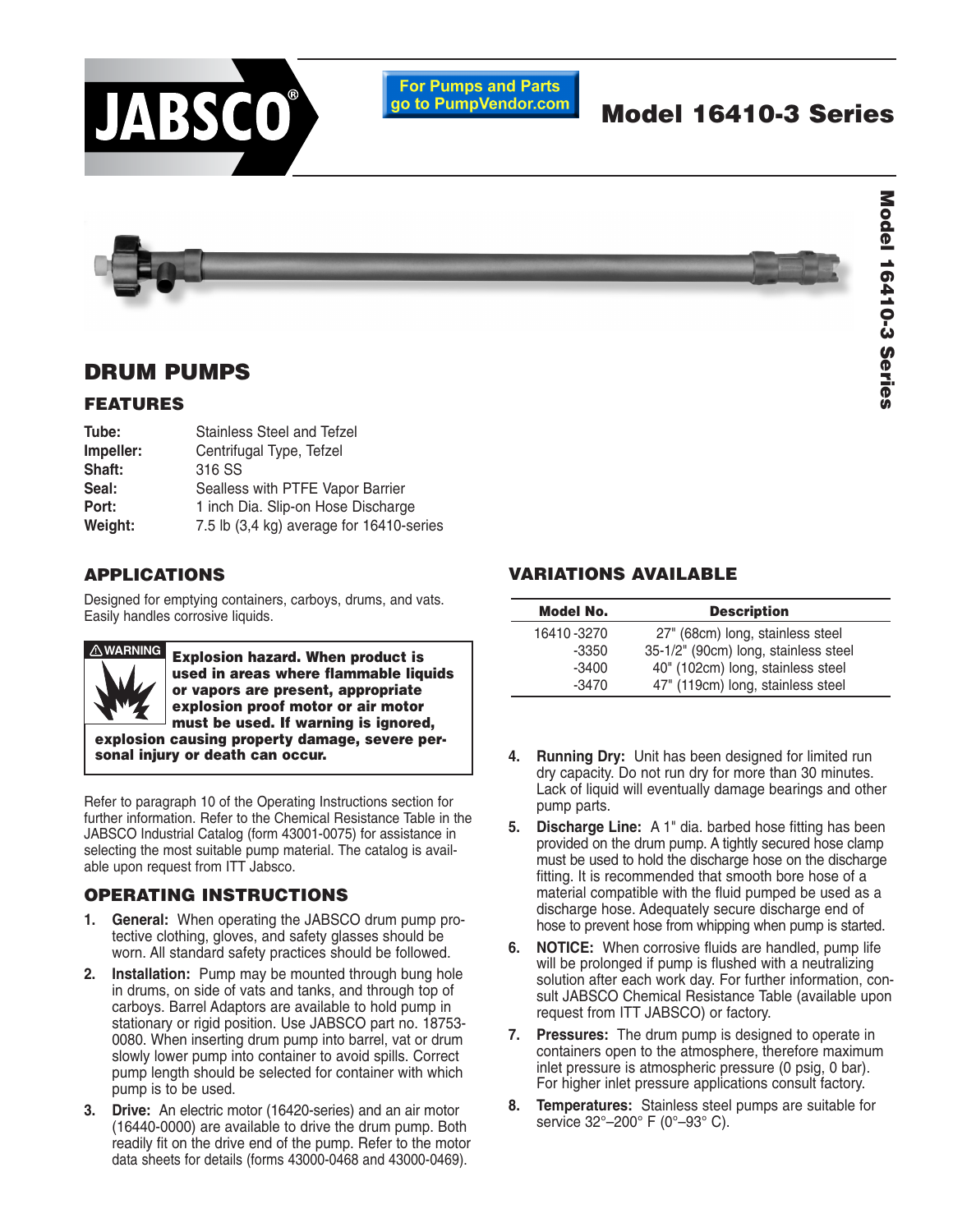- **9. Storage:** When not in use store drum pump on wall bracket with impeller end in down position to allow full drainage. Use JABSCO part no. 16470-0000.
- **10. Static Charge:** Certain fluids when pumped create a static electrical charge. Should this static charge discharge across a gap between the pump tube and the fluid container or another object in an area where flammable vapors are present an explosion and death may occur. Grounding wires must be attached as shown in Figure 1. Use JABSCO part no. 16471-000.



**Potential static electrical charge. Extreme care should be taken when using a drum pump to pump flammable or explosive liquids or in a hazardous environment. Use only a UL rated explosion proof electric motor or an air motor and a metal drum pump tube for this application. The**

**motor, pump tube and container must be equipped with grounding wires. If warning is ignored, explosion causing property damage, severe personal injury or death can occur.**

- **11. Flow Regulation:** In applications such as filling small containers where low flow rates are required to avoid splashing of liquid an adjustable nozzle is available. Use JABSCO part no. 18753-0077.
- **12. Dirt and Abrasive Particles:** It is strongly recommended that when pumping any materials containing dirt or abrasive particles a strainer be used. Strainers are available as an option. Use JABSCO part no. 16490-1001 (tefzel).
- **13. Performance Limits:** A maximum specific gravity of 1.8 or viscosity of 3500 ssu (750 cp) is the recommended limit for normal use. Contact factory for further information.
- **14. Spare Parts:** Use JABSCO service parts for replacement and repair.



**Chemical hazard. Pumps which have handled corrosive, caustic or toxic fluids should be drained and completely flushed prior to servicing. Failure to do so can cause injury.**

#### **DISASSEMBLY**

- 1. Unscrew and remove impeller housing.
- 2. Holding the shaft at the flat area near the impeller with a 7/32" (6 mm) wrench, (provided with pump), use the four pegs on bottom of the impeller housing as a wrench and unscrew and remove the impeller. This is a right-hand thread connection as are all connections on the JABSCO drum pump.
- 3. Unscrew and remove the conversion chamber.
- 4. Unscrew and remove the outer tube.
- 5. Slide the short inner tube off the shaft and shaft guide.
- 6. Slide the shaft guide off the shaft.
- 7. Unscrew and slide the long inner tube off the shaft.
- 6. Unscrew and remove the inner tube from the discharge port housing.
- 9. Gently pull the insert tube from the inner tube.
- 10. Unscrew and remove the discharge port housing.



- 11. Remove the retaining ring from the mounting ring.
- 12. Slip mounting ring from bearing housing.
- 13. Remove motor coupling from bearing shaft by inserting screwdriver into slot of bearing shaft and rotating coupling counterclockwise.
- 14. Remove bearing retaining ring from bearing housing.
- 15. Pull bearing shaft and bearings from bearing housing.
- 16. Press bearings off shaft.

#### **ASSEMBLY**

- 1. Press bearings on bearing shaft.
- 2. Insert bearing shaft and bearings into bearing housing.
- 3. Install bearing retaining into bearing housing.
- 4. Screw motor coupling onto bearing shaft while holding shaft from rotating with screwdriver in the slot provided. This is a right-hand thread connection as are all connections on the JABSCO drum pump.
- 5. Slip mounting ring on bearing housing.
- 6. Insert retaining ring into mounting ring.
- 7. Screw discharge port housing to bearing housing taking care that lip seal is positioned correctly on bearing shaft, and not damaged during assembly.
- 8. Install shaft by screwing onto bearing shaft by turning bearing shaft with screwdriver while holding shaft.
- 9. Slide the long inner tube onto the shaft and screw into the discharge port housing.
- 10. Slide the shaft guide onto the shaft and up into the inner tube.
- 11. Slide the short inner tube onto the shaft and onto the shaft guide.
- 12. Screw outer tube into discharge port housing.
- 13. Screw the conversion chamber to the outer tube.
- 14. Install impeller onto shaft and tighten using the four pegs on the impeller housing as a wrench while holding shaft with a 7/32" (6 mm) wrench.
- 15. Screw impeller housing to conversion chamber. Do not operate pump without impeller housing installed.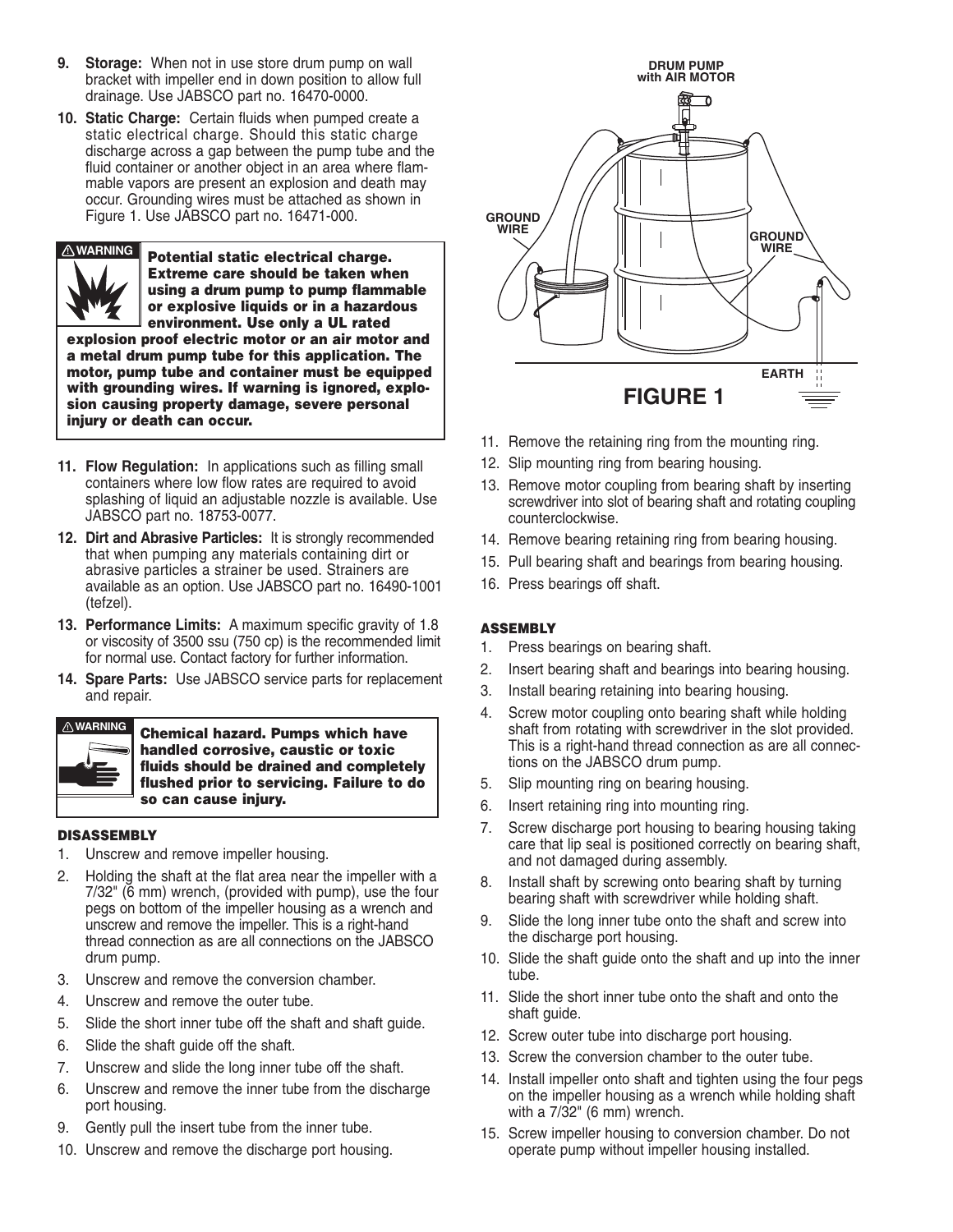

#### **PARTS LIST**

|            |                           | <b>Quantity</b> |            | Model      | <b>Model</b> | Model      |
|------------|---------------------------|-----------------|------------|------------|--------------|------------|
| <b>Key</b> | <b>Description</b>        | <b>Required</b> | 16410-3270 | 16410-3350 | 16410-3400   | 16410-347  |
|            | Impeller Housing          |                 | 16406-0001 | 16406-0001 | 16406-0001   | 16406-0001 |
| 2          | <b>Conversion Chamber</b> |                 | 16407-1011 | 16407-1011 | 16407-1011   | 16407-1011 |
| 3          | Impeller                  |                 | 16508-1000 | 16508-1000 | 16508-1000   | 16508-1000 |
| 4          | Bearing Housing           |                 | 16403-0010 | 16403-0010 | 16403-0010   | 16403-0010 |
| 5          | Discharge Port Housing*   |                 | 16503-0001 | 16503-0001 | 16503-0001   | 16503-0001 |
| 6          | Mounting Ring             |                 | 16409-0000 | 16409-0000 | 16409-0000   | 16409-0000 |
|            | Bearing Shaft**           |                 | 16468-0000 | 16468-0000 | 16468-0000   | 16468-0000 |
| 8          | Shaft                     |                 | 16418-1006 | 16418-1007 | 16418-1011   | 16418-1008 |
| 9          | Outer Tube                |                 | 16461-0000 | 16461-0001 | 16461-0003   | 16461-0002 |
| 10         | Inner Tube                |                 | 16462-1000 | 16462-1001 | 16462-1003   | 16462-1002 |
| 11         | Insert Tube               |                 | 16463-0000 | 16463-0001 | 16463-0003   | 16463-0002 |
| 12         | Drive Coupling            |                 | 18753-0445 | 18753-0445 | 18753-0445   | 18753-0445 |
| 13         | Bearing**                 | 2               | 18753-0182 | 18753-0182 | 18753-0182   | 18753-0182 |
| 14         | <b>Retaining Ring</b>     |                 | 91701-4447 | 91701-4447 | 91701-4447   | 91701-4447 |
| 15         | <b>Retaining Ring</b>     |                 | 91701-4434 | 91701-4434 | 91701-4434   | 91701-4434 |

\* Vapor Barrier is available as a kit, part no. 18753-0436.

\*\* Shaft/Bearing Assembly is available as a kit, part no/ 18753-0316